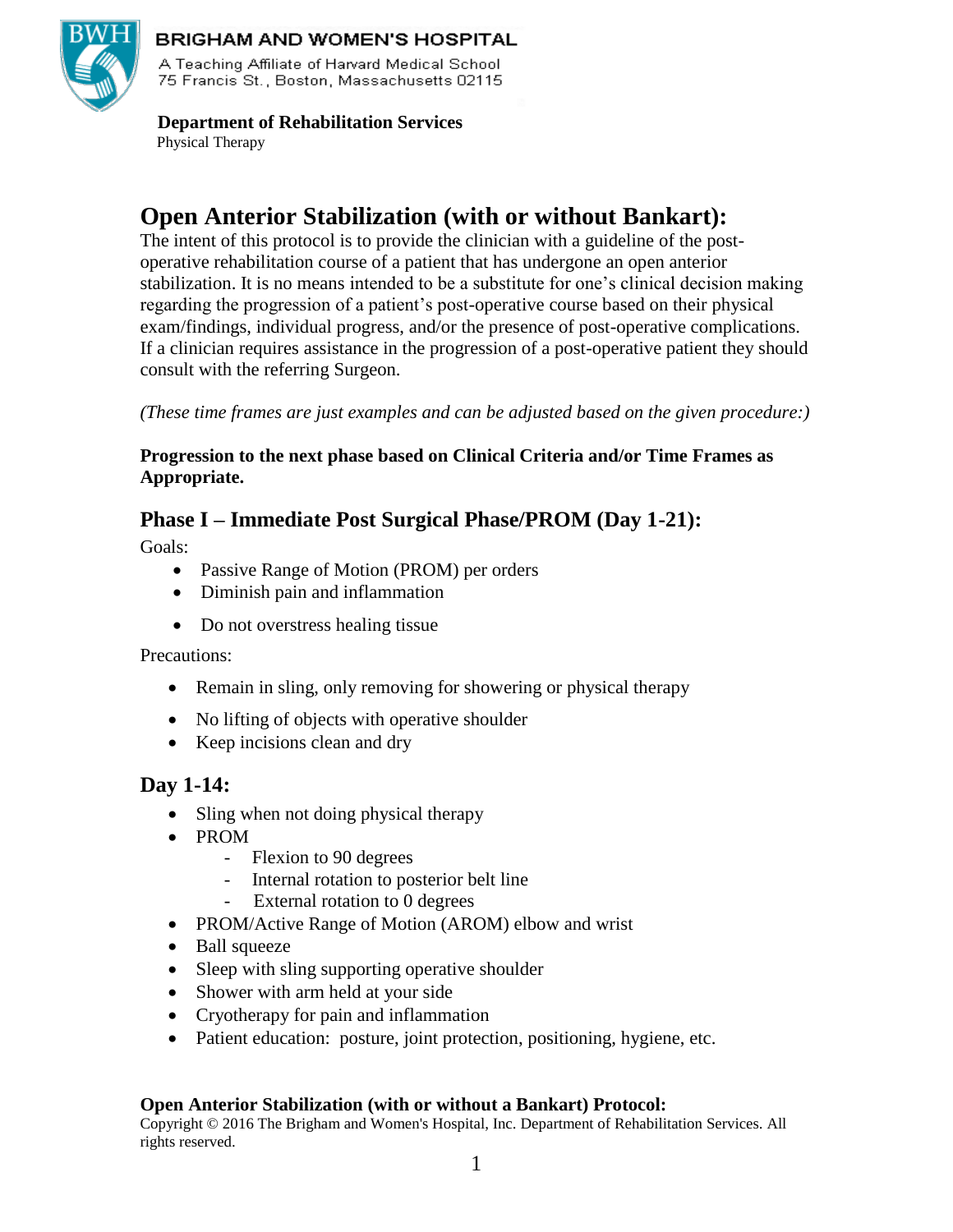## **Day 15-21:**

- Same as Day 1-14 with the exception of advanced PROM parameters
- PROM
	- Full flexion
	- Full internal rotation
	- External rotation to 30 degrees

**Phase II – Intermediate Phase/AROM (Week 4 and 5):**

Goals:

- Continue to increase external rotation PROM to 45 degrees
- Full AROM to PROM parameters

Precautions:

- Wean from Sling
- Can begin **gentle** external rotation stretching in the 90/90 position
- No lifting with affected arm

## **Week 4 and 5**

- AROM, full flexion and internal rotation and external rotation to 45 degrees -Progress to full AROM in the against gravity position
- Begin incorporating more aggressive posterior capsular stretching -Cross arm stretch -Side lying internal rotation stretch

-Posterior/inferior gleno-humeral joint mobilization

- Begin gentle rhythmic stabilization techniques for rotator cuff musculature strength
- Continue cryotherapy as necessary

## **Phase III - Strengthening Phase (Week 6 – Week 10)**

Goals:

- Continue to increase external rotation PROM to full gradually
- Maintain full non-painful AROM
- Improve muscular strength, stability and endurance
- Gradual return to full functional activities

Precautions:

- Be sure not to stress the anterior capsule with aggressive overhead strengthening
- Avoid contact sports/activities

## **Week 6-8**

- Continue stretching and PROM as needed/indicated
- Continue rhythmic stabilization exercises
- Initiate strengthening program (elastic resistance) -ER/IR with elbow at the side of the body

### **Open Anterior Stabilization (with or without a Bankart) Protocol:**

Copyright © 2016 The Brigham and Women's Hospital, Inc. Department of Rehabilitation Services. All rights reserved.